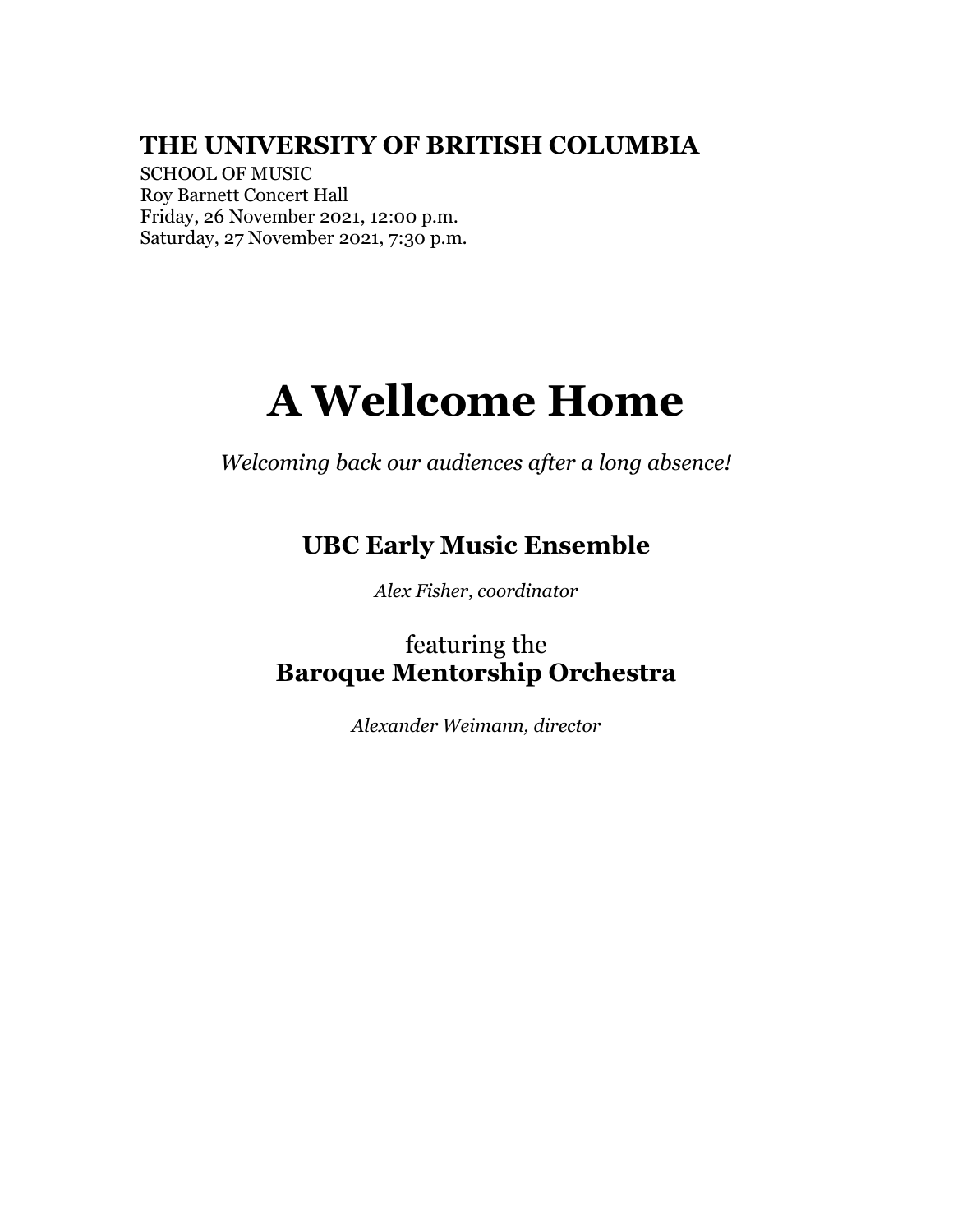\* = *this selection will be performed during the Friday noontime concert*

\*Ouverture from 'La Stravaganza' Carlo Tessarini (c. 1690-1766)

Allegro assai Largo sempre piano Presto

#### *Baroque Mentorship Orchestra* Alexander Weimann, *director*

\*"Angelus ad Pastores ait" from *Concertini* (1619) Gregorio Allegri (1582-1652)

Brittany Gamble, *soprano* Danielle Nicholson, *mezzo-soprano* Anne Qu, *alto* Kevin Liu, *tenor*

\*Passacaglio Biagio Marini (1594-1663)

Rebecca Ruthven, Conor Stuart, *violins* Caroline Olsen, *viola* Anne Duranceau, *viola da gamba* Thomas Farrell, *harpsichord*

\*Flower in the Haze (Chinese traditional song) Zi Huang (ca. 1930)

Kate Gao, *soprano* Alexander Weimann, *harpsichord*

Duo for Two Violins, Op. 12, no. 5 (1747) Jean-Marie Leclair (1697-1764)

Rebecca Ruthven, Chloe Meyers, *violins*

\*Sonata Nona Johann Rosenmüller (c.1619-1684)

Jiten Beairsto, Chloe Meyers, *violins* Caroline Olsen, Hyeonbeen Ha, *violas* Emily Burton, *violoncello* Connor Page, *harpsichord*

INTERMISSION (*evening concert only*)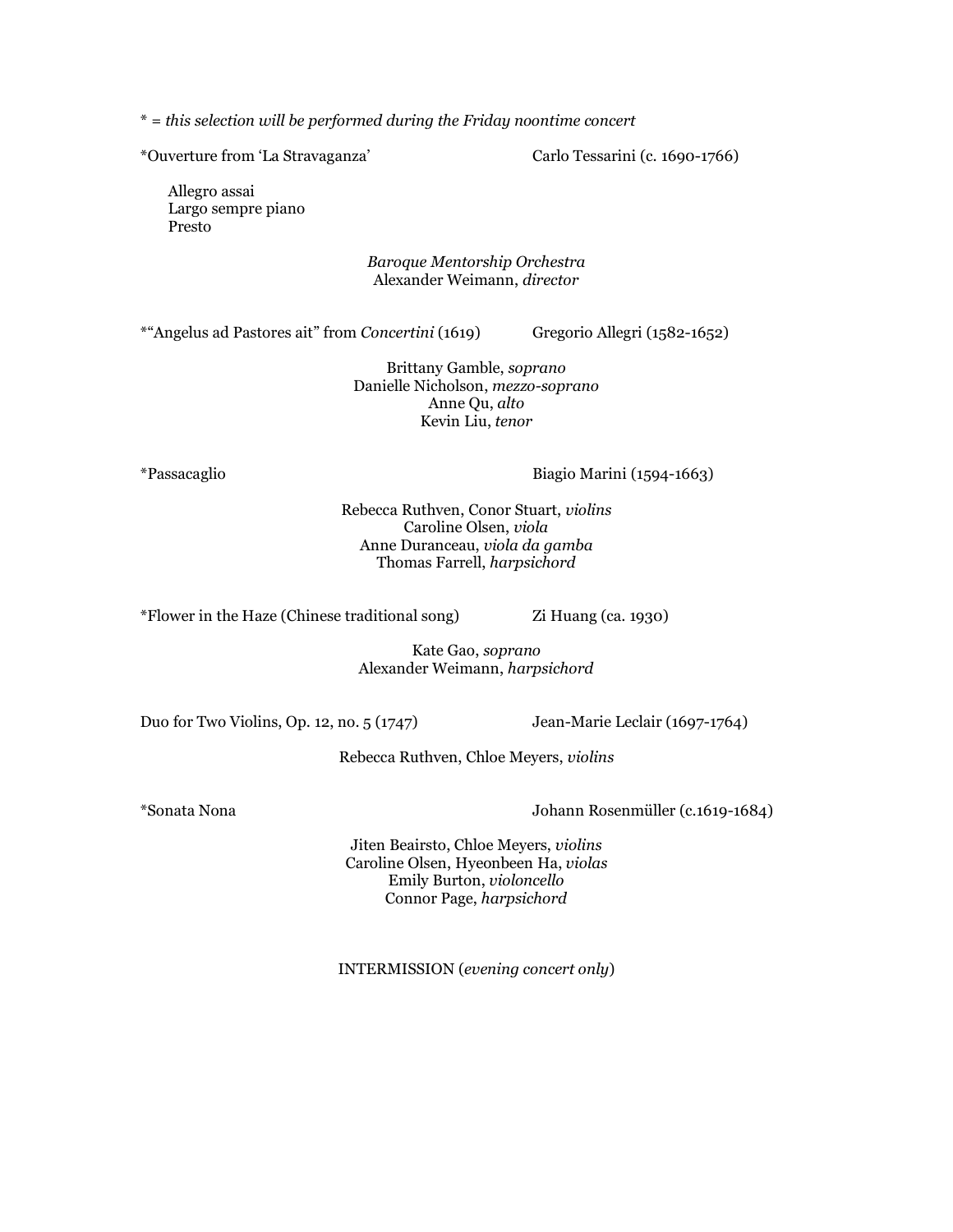\*Sonata IV from *Armonico tributo* (1682) Georg Muffat (1653-1704)

Grave Balletto Adagio – Presto Menuetto

#### *Baroque Mentorship Orchestra* Alexander Weimann, *director*

\*"Qui sedes ad dexteram Patris" from *Gloria* Antonio Vivaldi (1678-1741)

Kari Rutherford, *soprano* Jiten Beairsto, Chloe Meyers, *violins* Hyeonbeen Ha, *viola* Connor Page, *harpsichord*

"No, di voi vo non fidarmi", HWV 189 George Frideric Handel (1685-1759)

Brittany Gamble, Kari Rutherford, *sopranos* Alexander Weimann, *harpsichord*

Trio Sonata in G, BWV 1039 Johann Sebastian Bach (1685-1750)

Adagio Allegro ma non presto Adagio e piano Presto

> Mikyla Jensen, Emily Richardson, *traverso* Christina Hutten, *harpsichord*

\*"Ombra mai fu" from *Serse* (1738) George Frideric Handel (1685-1759)

Danielle Nicholson, *mezzo-soprano* Rebecca Ruthven, Conor Stuart, *violins* Caroline Olsen, *viola* Anne Duranceau, *viola da gamba* Thomas Farrell, *harpsichord*

\*Quartetto in A, TWV 43:A6 Georg Philipp Telemann (1681-1757)

Sinfonia gratioso Allegro Largo Vivace

*Baroque Mentorship Orchestra* Alexander Weimann, *director*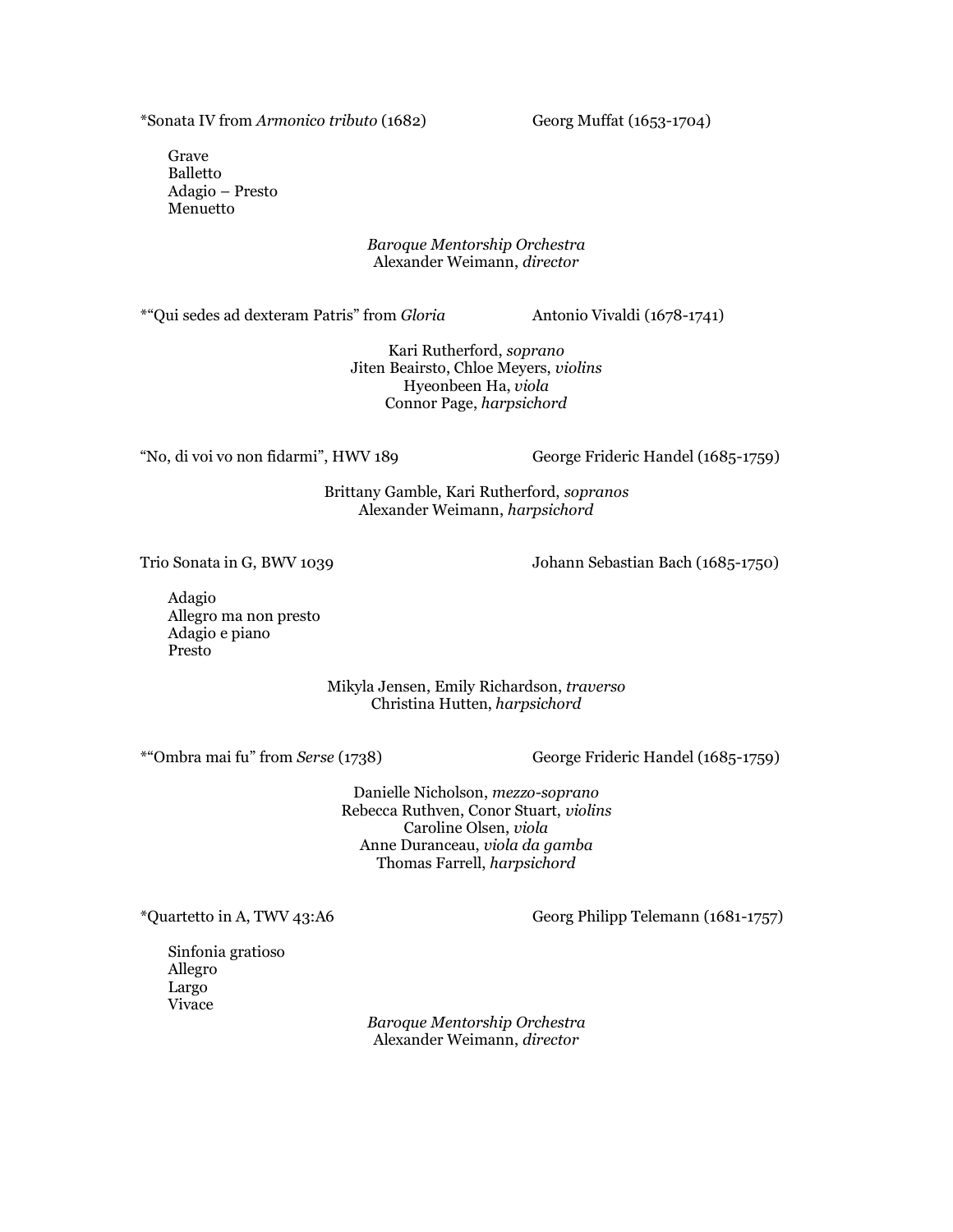### **Texts and Translations** (\* = performed on the Friday noon performance)

#### **\*Allegri, "Angelus ad pastores ait"**

Angelus ad pastores ait: The angel said to the shepherds: Annuncio vobis gaudium magnum, <br>
Ouia natus est vobis hodie Salvator mundi, Por today a Saviour of the wo Alleluia. Alleluia.

For today a Saviour of the world is born to you,

#### **\*Zi Huang,** *Flower in the Haze*

Flower ain't flower; Fog ain't fog; It comes at midnight, It goes at dawn, Like a dream in spring for not long, Like a cloud in the morning nowhere to be found.

— Bai Juyi

#### **\*Vivaldi, "Qui sedes ad dexteram Patris"**

Qui sedes ad dexteram Patris,<br>  $\begin{array}{ccc}\n\text{You that sit at the right hand of the Father, } \\
\text{have mercury on us.}\n\end{array}$ have mercy on us.

#### **Handel, "No, di voi vo non fidarmi"**

cieco Amor, crudel Beltà. blind Love, cruel Beauty. Troppo siete menzognere,  $\begin{array}{ccc} \text{Troppo site} & \text{You lie too much,} \\ \text{lusinghiere Deità.} & & \text{deceitful Gods!} \end{array}$ lusinghiere Deità.

Altra volta incatenarmi Another time you threw<br>
già poteste il fido cor. <br>
Here we have my faithful heart in chai So per prova i vostri inganni, I know your subtle plans, due tiranni siete ogn'or. You are ever just two tyrants.

No, di voi non vo' fidarmi, I will not put my trust in you,

my faithful heart in chains!

#### **\*Handel, "Ombra mai fu"**

Di vegetabile, the contract of a plant Soave più.  $\blacksquare$ 

Ombra mai fù Never was the shade Cara ed amabile more dear and loving